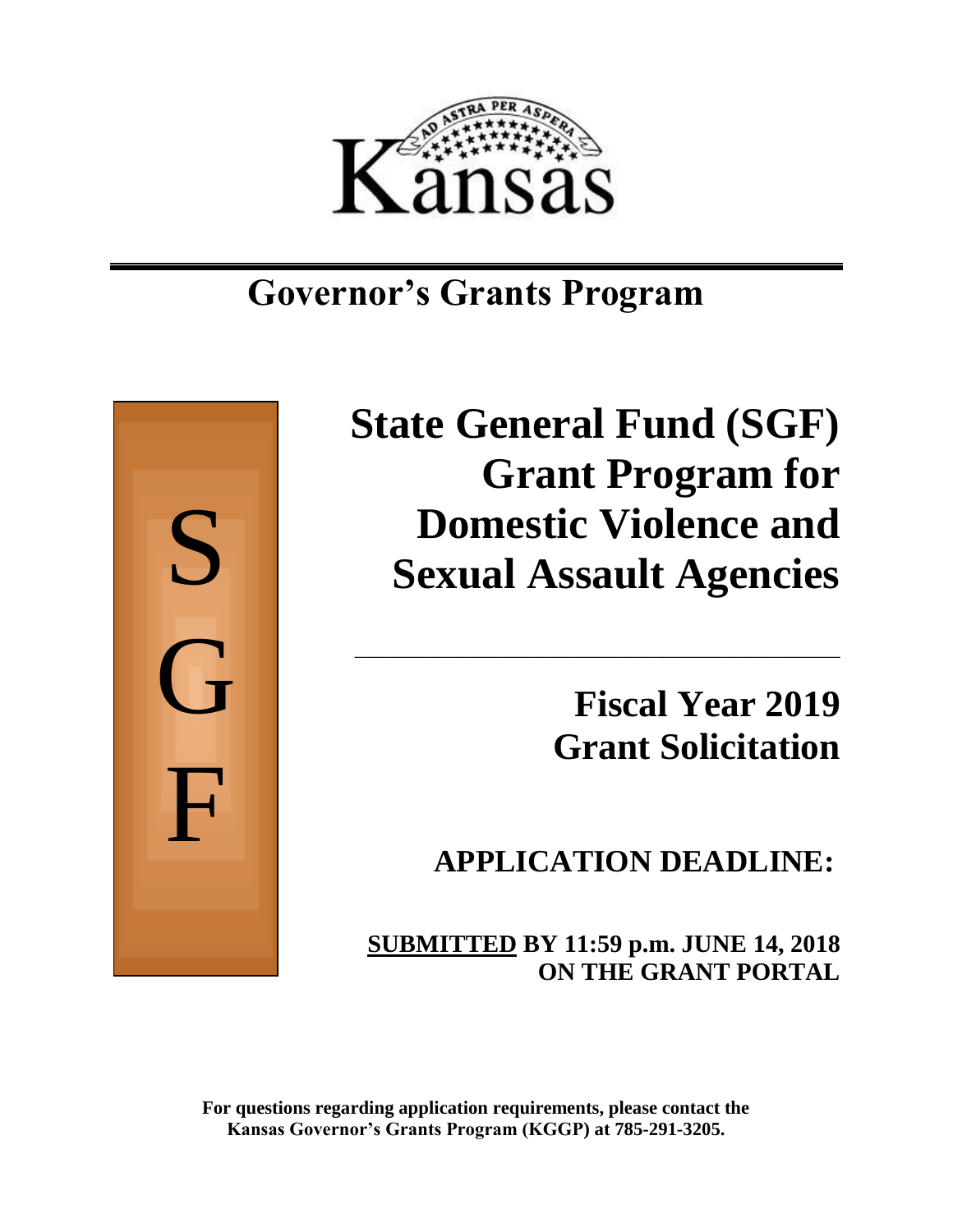## **State General Fund (SGF) Grant Program for Domestic Violence and Sexual Assault Agencies**

## **Eligibility Criteria and Grant Fund Use**

The State General Fund (SGF) Grant Program supports the enhancement and expansion of domestic violence and sexual assault outreach services to underserved populations and underserved areas of the state. In addition, SGF Grant Program funds are used as matching funds required by federal formula grants that support sexual and domestic violence services.

This is a competitive grant process with no guarantee of continued funding. Applicants must apply each year to receive funding consideration. The distribution of grant funds is contingent upon receipt of adequate funds and appropriations. Priority for Fiscal Year (FY) 2019 grant awards will be given to currently funded staff positions and direct service costs such as transportation, food for the shelter facility, and utilities.

## **Limitations on the Use of Grant Funds**

- Grant funds cannot be used for magazine subscriptions, to print or disseminate agency newsletters, or to pay for membership dues or fees.
- Grant funds cannot be used as direct payment to any victim or dependent of a victim of domestic violence or sexual assault. The use of gift cards for victims or their dependents is not an allowable expenditure.
- Grant funds shall not be used for fundraising, lobbying, board development, or research projects or for training directed at any of these subject areas. However, grant funds may be used to pay for costs incurred specifically for preparing this SGF grant application.
- Grant funds for training or conference attendance outside of the State of Kansas are generally not allowable unless necessary and essential to the grant project's success. The applicant must demonstrate that comparable training is not available in Kansas.
- Grant funds shall not be used to reimburse mileage, lodging, meal, and other travel expenses in excess of the applicant's approved policy rate or the current state per diem rates, whichever is lower. If the applicant chooses to reimburse at a rate in excess of the current state rate, per its agency policy, grant funds administered by the KGGP cannot be used to make up the difference.
- Equipment and hardware purchases may be allowed in limited circumstances, primarily for the purpose of replacing broken or outdated equipment necessary to support the grant project. Equipment purchases other than for the purpose of replacing broken or outdated existing equipment are generally not allowed. For purposes of this application and grant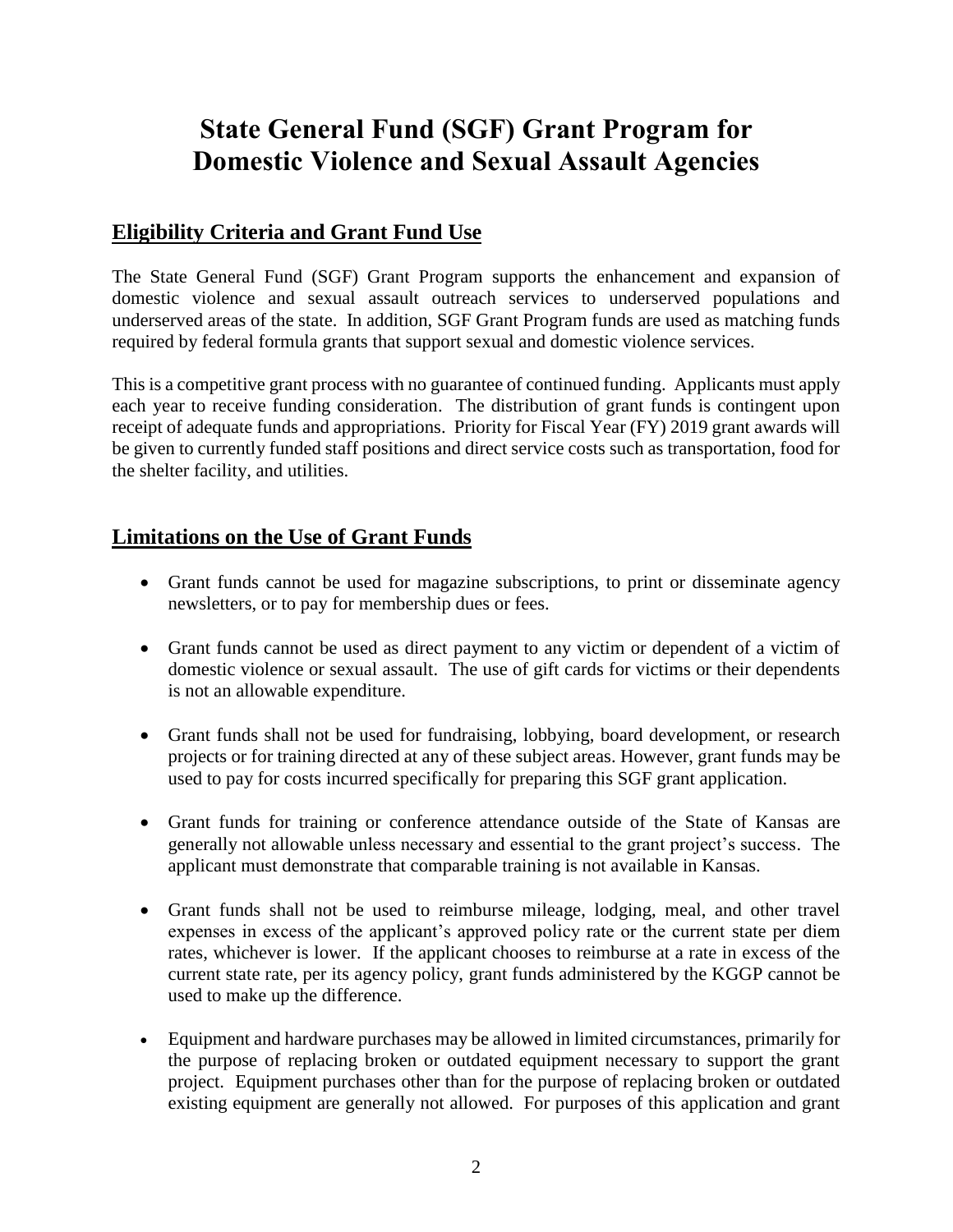program, equipment is defined as assets with a useful life of one year or more and a cost of \$500 or more.

• Construction, land and/or property acquisitions, or vehicle purchases are unallowable costs. This includes mortgage payments.

Misuse of grant funds may result in a range of penalties, including suspension of current and future funds, recoupment of monies provided under a grant, and civil and/or criminal penalties.

The use of grant funds is prohibited for grant projects that offer a low probability of improving services to victims of domestic violence and sexual assault as determined by fiscal and grant project compliance reviews.

## **Supplanting**

SGF funds shall be used to supplement, **not** supplant, other federal, state, or local funds that would otherwise be available to assist victims of domestic violence and sexual assault. The following guidelines should be used in determining the supplanting of funds. Although the examples provided below relate specifically to staffing scenarios, supplanting is not limited to personnel. Supplanting can occur in any budget line item if sufficient documentation cannot support that a SGF grant award has not replaced funds otherwise available for the same program or purpose.

#### **Guidance Regarding Supplanting**

- **Defined:** To reduce federal, state, or local funds for an activity specifically because SGF grant funds are available (or expected to be available) to fund that same activity. SGF funds must be used to **supplement** existing federal, state, or local funds for program activities and may **not replace** federal, state, or local funds that have been appropriated or allocated for the same purpose. Additionally, SGF funds may not replace federal, state, or local funding that is required by law. In instances where a question of supplanting arises, the applicant or grantee may be required to substantiate that the reduction in non-SGF grant resources occurred for reasons other than the receipt or expected receipt of SGF funds.
- Example 1 Organization A appropriated or otherwise secured funds in FY19 for salary and benefits for two victim advocates. In FY19, Organization A is awarded SGF funds designated for the hiring of two additional victim advocates. Organization A expended the SGF funds as intended, and now has four victim advocates.

In this scenario, Organization A has used SGF funds to supplement existing funds for program activities. Thus, supplanting has **not** occurred. If any of the victim advocates had left the organization during FY 19 and Organization A did not follow established recruitment procedures to replace these advocates, or utilized SGF funding for those positions for other purposes, supplanting **would** have occurred.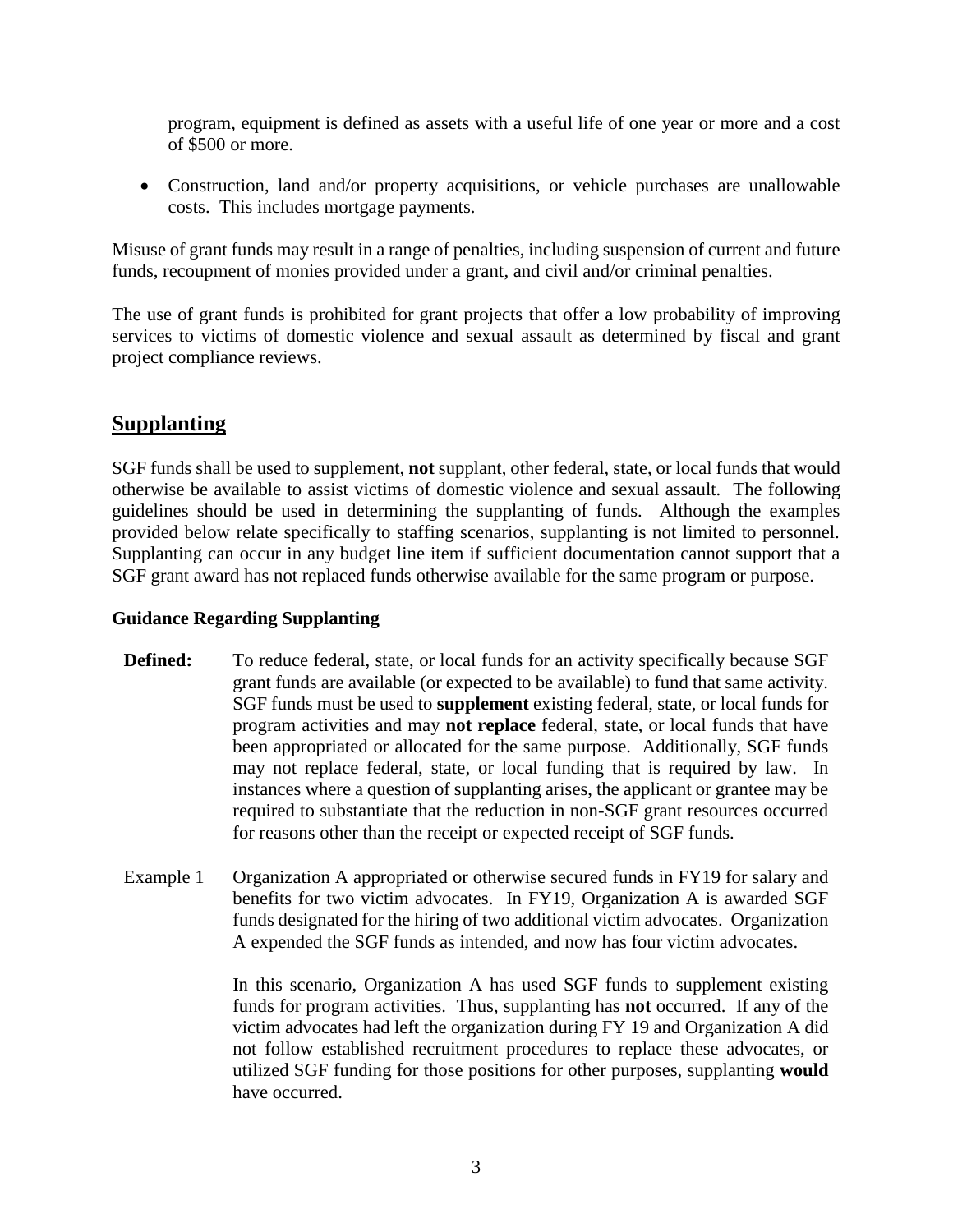Example 2 Organization B appropriated or otherwise secured funds in FY18 for salary and benefits for two victim advocates. Due to budget projections for FY19, Organization B expects to lay off one victim advocate (facts that Organization B is able to substantiate). In FY19, Organization B is awarded SGF funds designated for the hiring of one additional victim advocate. At the beginning of FY19, Organization B lays off one victim advocate and uses SGF funds to continue the salary and benefits for the other victim advocate.

> In this scenario, Organization B will use SGF funds to pay the salary and benefits for the one victim advocate who would have been laid off but for the availability of SGF funds. Therefore, supplanting has **not** occurred.

Example 3 Organization C appropriates or otherwise secures funds in FY19 for salary and benefits for two victim advocates. Organization C plans to use SGF funds to pay the salaries of two additional victim advocates. Subsequently, however, Organization C opts to use two current experienced employees for this effort, and uses SGF funds to pay their salaries and benefits. In doing so, Organization C determines that the remaining employees could handle the services and does not attempt to backfill the positions.

> In this scenario, by replacing existing funds with SGF funds, supplanting **has** occurred. Although Organization C may use experienced staff to fill the new SGF-funded victim advocate positions, use of the SGF funds has not **supplemented** funds for program activities, but has **replaced** those funds through Organization C's decision not to hire replacements for staff designated for SGF-funded activities.

## **Grant Application Deadline**

Grant applications must be submitted via the [Grant Portal](https://www.kansas.gov/grants/index.do) by **11:59 p.m. June 14, 2018.** [Grant](http://grants.ks.gov/docs/default-source/how-to-guides/application-portal-instructions.pdf?sfvrsn=4)  [Portal instructions](http://grants.ks.gov/docs/default-source/how-to-guides/application-portal-instructions.pdf?sfvrsn=4) for submitting applications via the Grant Portal are provided at the KGGP [Resource page.](http://www.grants.ks.gov/resources/getting-started)

## **Funding Availability**

Although the final state budget has not been signed by the Governor as of the release date of this solicitation, funding availability for the FY 2019 SGF Grant Program is estimated to be approximately the same as in FY 2018. **Programs should develop their budget request with the goal of maintaining level funding to the best of their ability. Applicants must be in good standing with current grant awards.**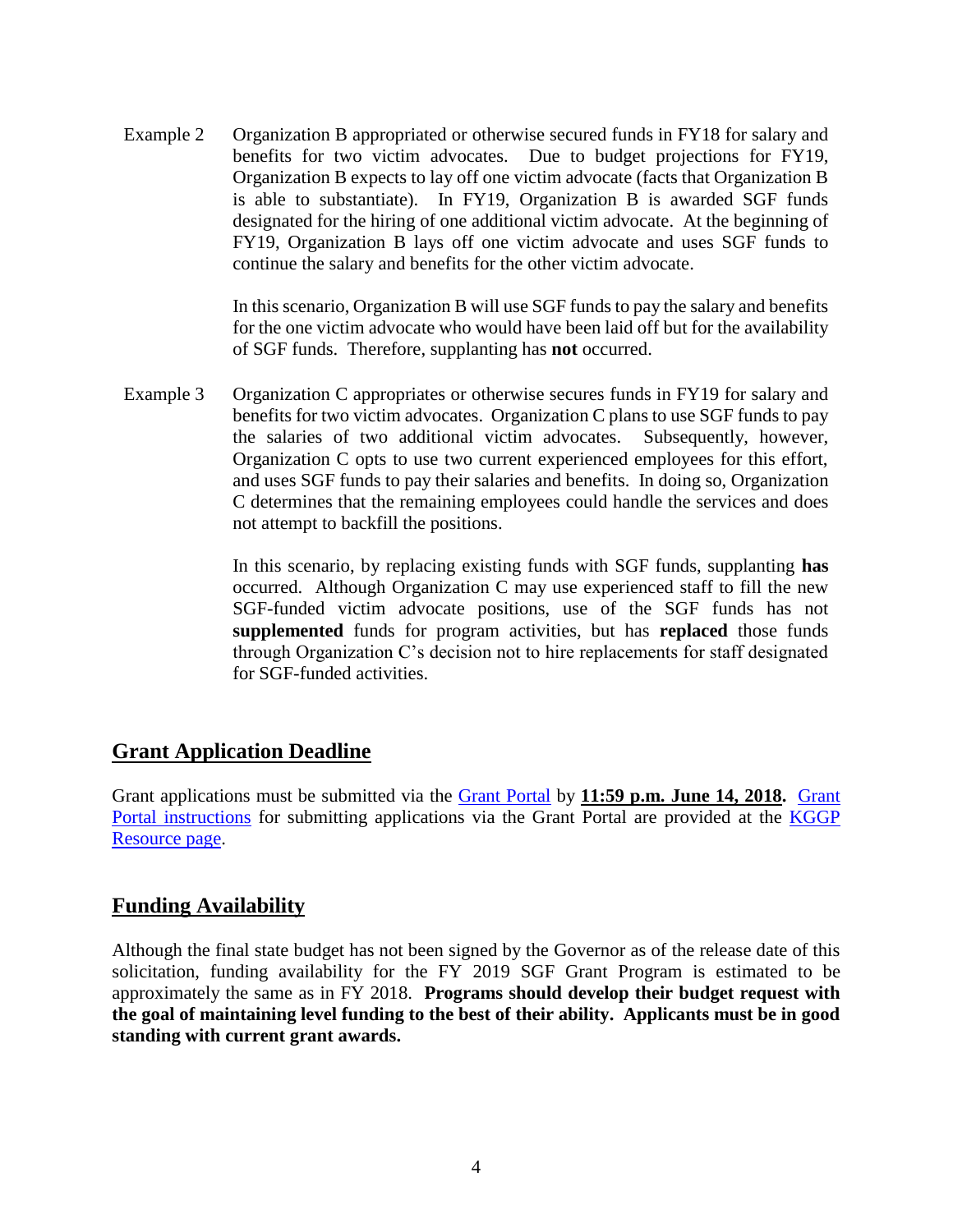Grant projects funded by this SGF grant program shall be for a period of 12 months from July 1, 2018 to June 30, 2019. Any funds not obligated by June 30, 2019, must be returned to the Kansas Governor's Grants Program (KGGP).

## **Grant Recipient Compliance and Reporting Requirements**

If SGF grant funds are awarded to the applicant, grantees will be expected to comply with the SGF grant program requirements set out in the grant assurances, reporting requirements, and any requirements arising as a result of a compliance review. The KGGP will conduct a compliance review of each SGF grant award. Failure to comply with these requirements may result in suspension or termination of grant funding.

In addition, grantees must maintain appropriate programmatic and financial records that fully disclose the amount and disposition of SGF funds. This includes, but is not limited to:

- Financial documentation for disbursements;
- Daily time and activity records specifying time and type of service devoted to allowable SGF activities;
- Grant project files;
- The portion of the grant project supplied by other sources of revenue;
- Job descriptions;
- Contracts for services;
- Statistical documentation: and
- Other records that facilitate an effective audit and grant analysis for compliance.

Agencies receiving a SGF grant are required to submit the following reports:

- Quarterly **Financial Status Report** provides fiscal information on expenditures made during the quarter. These reports are due 10 calendar days after the end of each quarter or first business day.
- Quarterly **Grant Project Narrative Reports and Grant Project Statistical Reports** provide a narrative description of the activities and services provided with grant funds and statistical information on children and families served. These reports are due 20 calendar days after the end of each quarter or the first business day.
- The **Projection of Final Expenditures Report** is due April 10<sup>th</sup> or the first business day.
- Any other reporting procedures that may be required by the KGGP.

Grantees submitting late, incorrect, or incomplete reports will not receive payment until the next scheduled payments for grant programs. Repeatedly late reports, failure to submit reports or supporting documentation required by the grant assurances, or failure to respond to compliance review findings in the timeframe provided will result in the suspension of grant funds. The grantee must come into compliance with grant requirements before grant funds will be paid.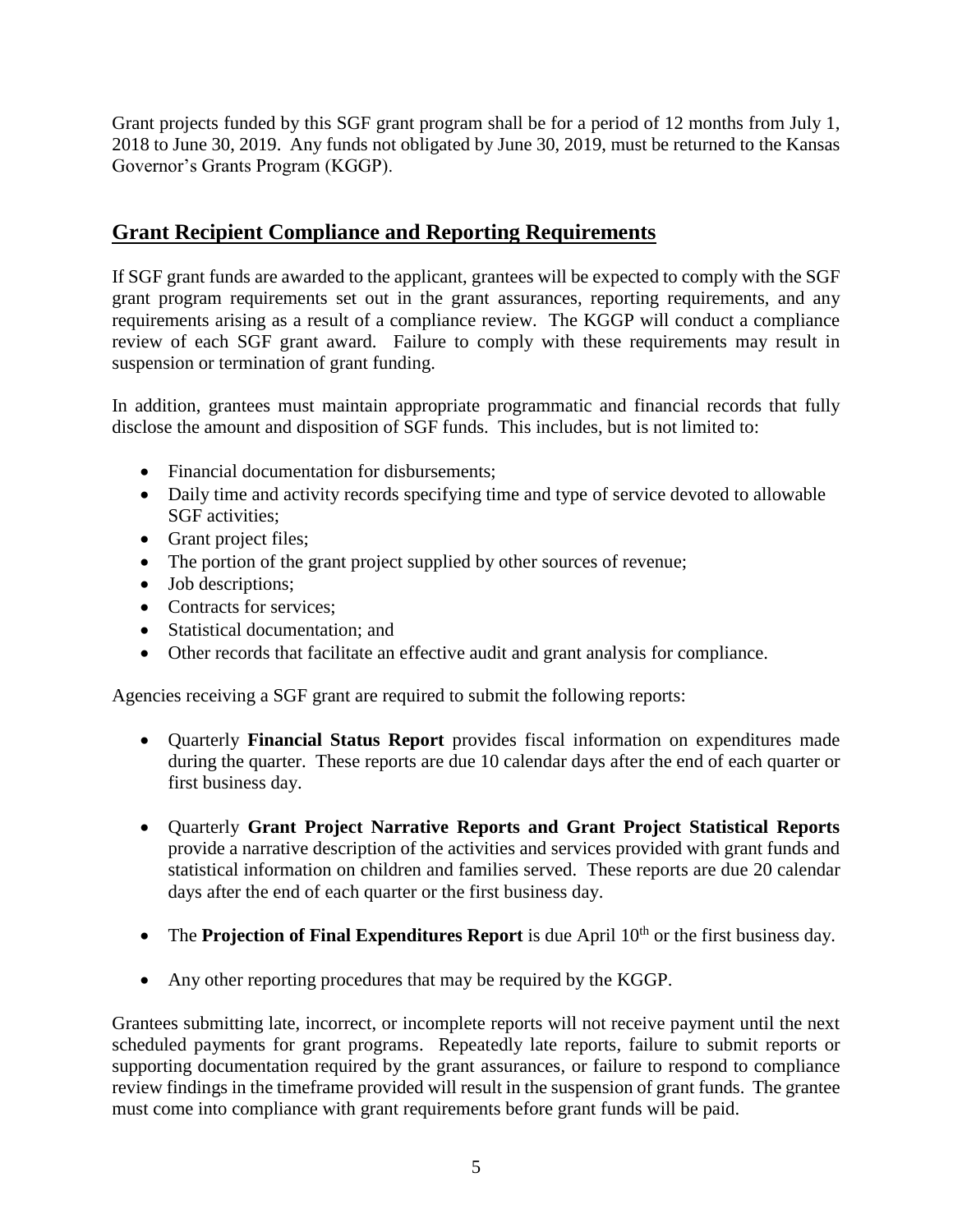Copies of all financial and statistical supporting documentation must be maintained by the agency for a period of five years following the closeout of the grant award.

## **Review of Applications**

KGGP staff will review applications for completeness, ensuring requirements are met and that proposed budgetary and programmatic information is allowable, reasonable, understandable, measurable, and achievable. Applications submitted incomplete, with *any* missing components or information, will receive consideration only after all other successfully completed applications have been considered. Applicants will be notified via the Grant Portal of the grant award decision.

### **Resource and Contact Information**

Visit the **KGGP** Resource page for more guidance on specific steps of submitting an application via the Grant Portal and for detailed [Grant Portal instructions.](http://grants.ks.gov/docs/default-source/how-to-guides/application-portal-instructions.pdf?sfvrsn=4) For technical assistance regarding the SGF grant program guidelines or application submission, contact the Kansas Governor's Grants Program at 785-291-3205.

## **What an Application Must Include**

Please read all grant requirements and instructions before completing the grant application. Submit application documents in 12 pt. Times New Roman, number the pages of the Project Narrative, and title each document filename as indicated below. Do not submit any section of the application in landscape format. Do not submit any items not specified in the instructions.

The application must include the following items:

- \_\_\_\_\_ General Information
- **\_\_\_\_\_** Project Narrative
- \_\_\_\_\_ Grant Project Budget
- \_\_\_\_\_ Agency Budgets
- Proof of  $501(c)(3)$  Status
- **Certificate of Good Standing**
- \_\_\_\_\_ Board of Directors Information

## **General Information**

Applicants must complete the General Information page online. Please note that the language provided in the "Brief Description of Proposed Grant Project" field may be utilized on public websites and documents to describe the purpose of the project and accomplishments of the grant program.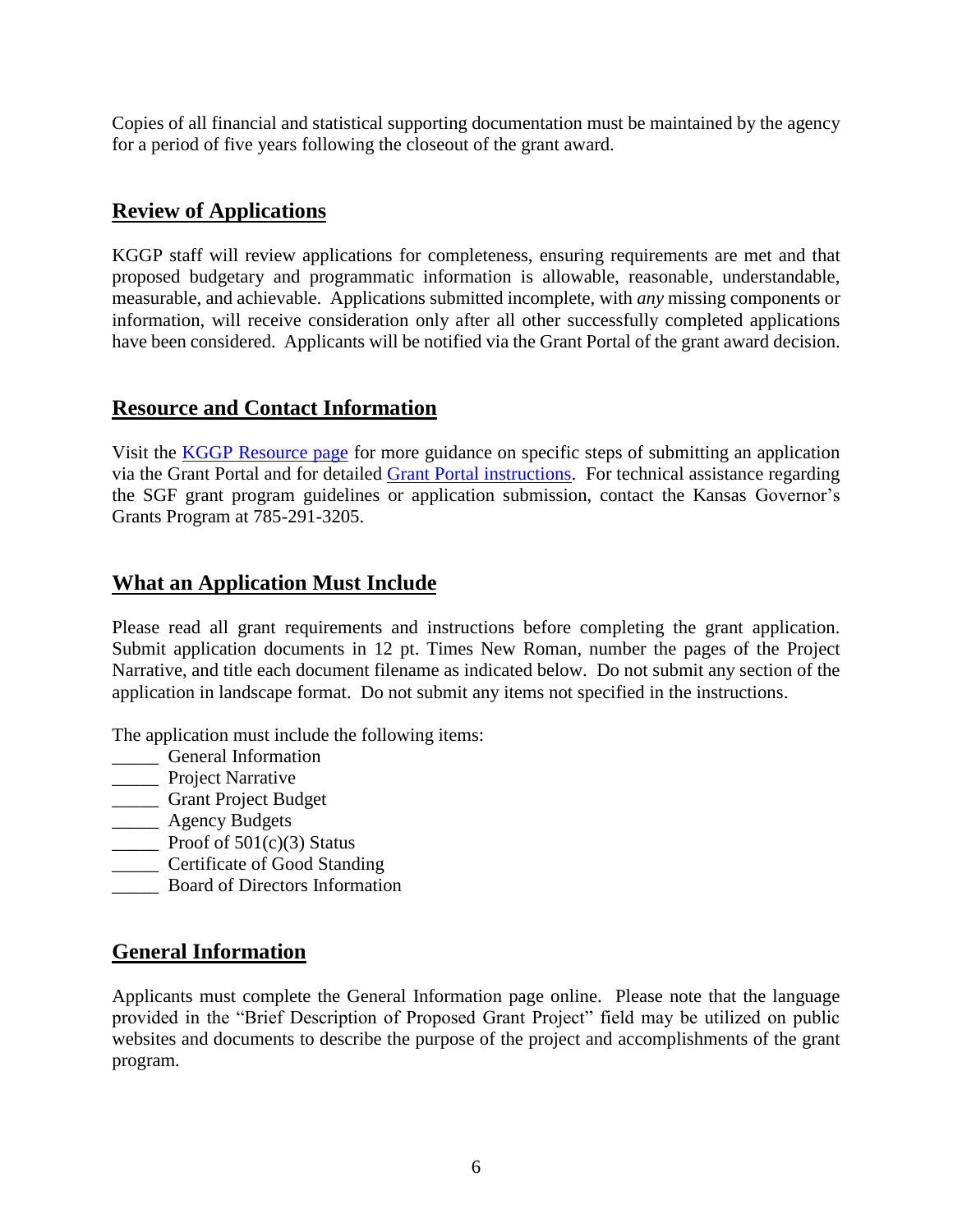## **Project Narrative**

The following items must be included in the Project Narrative. Include each item in the order listed below and clearly label each section.

#### **Prior Accomplishments**

If the applicant received a 2018 SGF grant award, describe specific agency accomplishments from the grant project period that were funded, in whole or in part, by SGF grant funds. Clearly state the 2018 approved Goals and Objectives and report the actual outcomes to date. Applicants must utilize the following format:

*2018 Goal I – 2018 Objective 1 –* **2018 Actual Outcome -**

Provide documented evidence and anecdotal examples that show how SGF-funded goals and objectives were met or how progress was made toward achieving the stated goals and objectives. Provide statistics that document the project's performance and the timeframe represented by those statistics. Include the number of victims served by the agency. Describe any evaluations that were conducted, explain the results, and describe how that information will be used to support and enhance the grant project.

#### **Problem Statement and Needs Assessment**

The submission of an application presumes there is a definable problem that will be addressed by the requested grant funds. Provide a detailed explanation of the problem that will be addressed, either in whole or in part, with the requested grant funds. Provide data that supports the problem to be addressed in the grant application and site the source of the data provided. Describe how the grant funds will address the problem. Describe any needs assessment that was used to develop the problem statement. If the applicant is comparing local data to state or national data, include information to either establish the need locally or describe why the local community is limited in resources to address the problem.

If the applicant is requesting a new budget line item or funding increase to line items from the previous grant award, explain the need for additional funds and what additional activities and/or services will be provided. Describe how the increase to or addition of the new line item(s) is not supplanting other funds, per the definition provided on page three. If the expenses are existing agency costs or activities, the non-supplanting explanation must include a description of how they were previously supported and why that support cannot continue to be utilized. State whether other funds have been sought to support the expenses and describe the outcome of those efforts. The applicant must ensure that any request for additional funds outlined in the Project Narrative corresponds to the grant project budget submitted.

#### **Grant Project Goal(s) and Objectives**

State the goal(s) of the proposed grant project. This should not be the goals of the entire agency, but should be specific to the proposed SGF-supported project. However, the goals for the grant project should be consistent with the mission and overall goals of the agency, as well as the results of any needs assessment.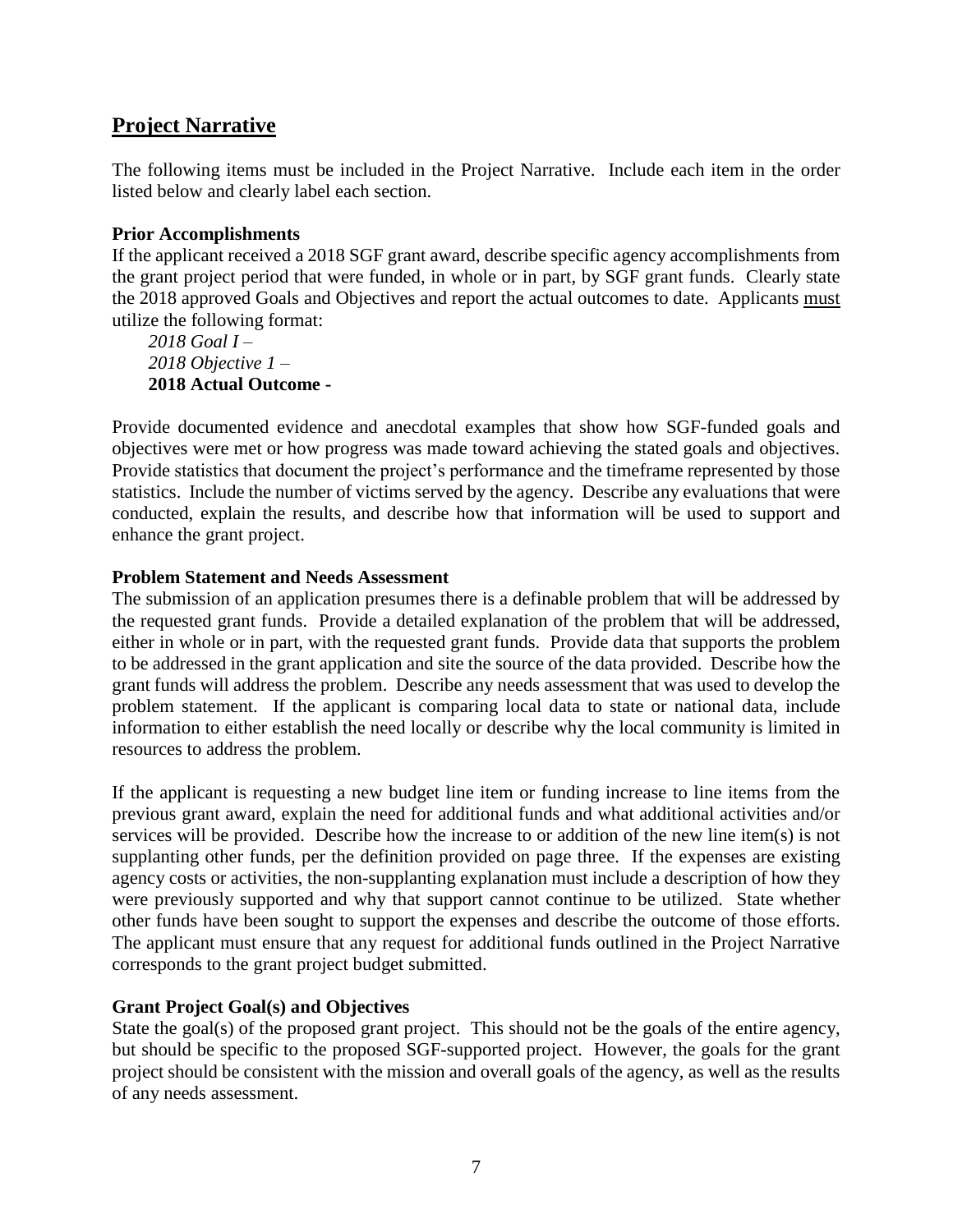List the objectives to be accomplished to achieve each goal listed. Objectives should be specific, measurable, realistic, and consistent with the goals of the grant project and cover a single event or outcome. Include the activities for each objective and explain how each objective will be measured. Visit the [KGGP Resource Page](http://www.grants.ks.gov/resources/getting-started) for more guidance on developing goals and measurable objectives.

#### **Example (Applicants must follow the format below):**

**Goal I:** To provide direct services and increase the knowledge of survivors of domestic violence.

| Objective                     | Activities/Timeframe                            | Person Responsible         |  |
|-------------------------------|-------------------------------------------------|----------------------------|--|
| 1. Requests for assistance    | 1a. Trained staff will be available to answer   | Hotline and Shelter<br>1a. |  |
| from within the agency's      | calls 24 hours a day/ seven days a week.        | Staff                      |  |
| will<br>service<br>be<br>area |                                                 |                            |  |
| responded to within a 30      | 1b. Victims needs and referrals will be tracked | 1b. Outreach Coordinator   |  |
| minute time period.           | on Call Sheets.                                 |                            |  |
|                               |                                                 |                            |  |
|                               | July 1, 2018 - June 30, 2019                    |                            |  |
| 2. 95 percent of $65$ or      | 2a. Information regarding power and control     | 2a. Shelter Manager        |  |
| more victims residing in      | will be provided to residents.                  |                            |  |
| the shelter for at least two  |                                                 |                            |  |
| weeks will be able to         | 2b. Weekly support groups will be conducted.    | 2b. Shelter Advocate       |  |
| identify at least three       |                                                 |                            |  |
| ways in which to plan for     | 2c. Confidential, one-on-one, interviews will   | 2c. Shelter Advocate       |  |
| their safety.                 | be performed.                                   |                            |  |
|                               |                                                 |                            |  |
|                               | Weekly July 1, 2018 - June 30, 2019             |                            |  |

#### **Grant Project Performance Measures and Results**

Grant recipients will be required to demonstrate how the grant project was implemented and if the project achieved the results expected based on the data collected and evaluated. Please provide the following information:

- Describe the process to be used for monitoring the implementation, progress, and outcomes of the grant project.
- Describe what data will be collected.
- Describe how the data collected will be used to ensure the success of the grant project.
- Describe the criteria that will be used to evaluate the activities and/or services provided through the proposed grant project.
- Explain how the proposed objectives will be measured and how it will be determined whether the proposed grant project is effectively and efficiently reaching the proposed goals and objectives.
- Describe what the grant project will achieve.

#### **Grant Project Staff**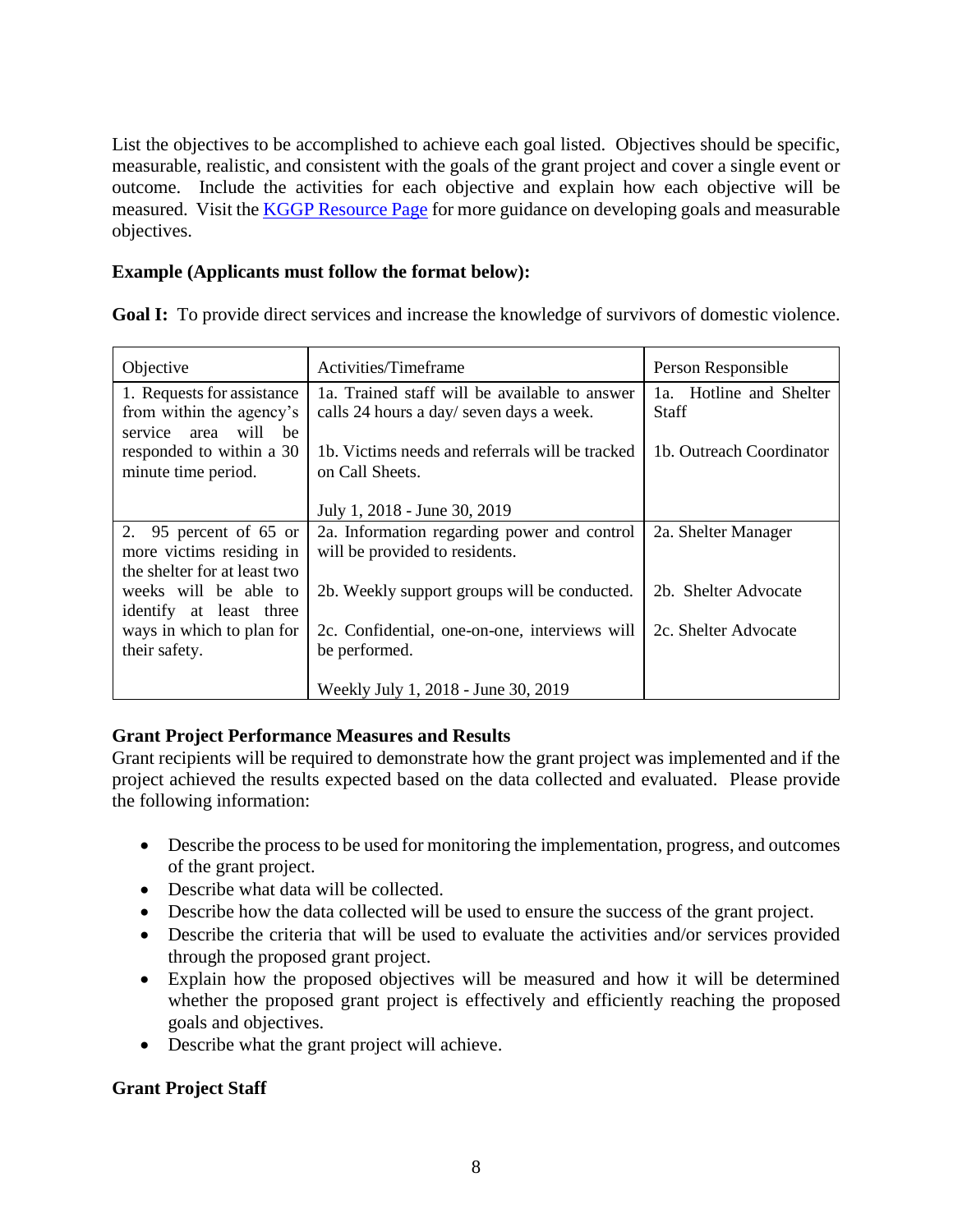Provide a list of each staff member to be funded with the grant along with staff who will be responsible for monitoring and evaluating the grant project. Include the name, title, and a brief job description for each staff listed. In addition, describe how this staffing pattern will help meet the goals of the grant project.

#### **Underserved Populations**

Define the underserved population identified in the applicant's service area and explain how the applicant determined the identified population was underserved. Use local data to support the populations identified as underserved. Describe the applicant's plan to reach and provide services to the underserved populations including, but not limited to, those underserved because of ethnic, racial, or cultural background; language diversity; persons with disabilities; or geographic isolation.

#### **Sustainability**

Provide a detailed description that explains what efforts are being made, or will be made, to ensure the long-term fiscal and programmatic sustainability of the project and program. The applicant must detail how the project will be funded in future years if SGF funding declines or is not available.

#### **Dissemination of Crime Victims' Rights Information**

Describe the applicant's written procedures for assisting victims of crime in seeking available crime victims' compensation benefits and informing crime victims of their rights as provided by law. The procedures must detail how victims will be informed of their statutory rights as provided in K.S.A. 74-7333 and amendments thereto.

#### **Statement of Non-Duplication of Proposed Grant Project**

The applicant should affirm that the activities proposed in the grant project are not already adequately provided to residents in the service area. If similar services are provided, explain how the grant project will enhance or expand and not duplicate current services.

#### **Civil Rights Contact Information**

Applicants must include the name, address, and telephone number of the civil rights contact person who is responsible for ensuring that all applicable civil rights requirements are met and who will act as liaison in civil rights matters.

#### **Current Audit Report**

All applicants **must** provide information in this section of the Project Narrative on when the organization's most recent financial audit was completed, who performed the audit, what period it covered, whether the applicant met the threshold for a Single Audit, and where the audit is filed.

If the KGGP has **not** previously received a copy of the organization's most recent audit report, including the Single Audit report if applicable, and IRS Form 990, those items must be forwarded by U.S. Mail to: Kansas Governor's Grants Program, Landon State Office Building, 900 SW Jackson, Room 304 North, Topeka, KS 66612-1220. Include with the audit the Auditor's Letter to Management if applicable. If there are any findings and/or recommendations in the audit report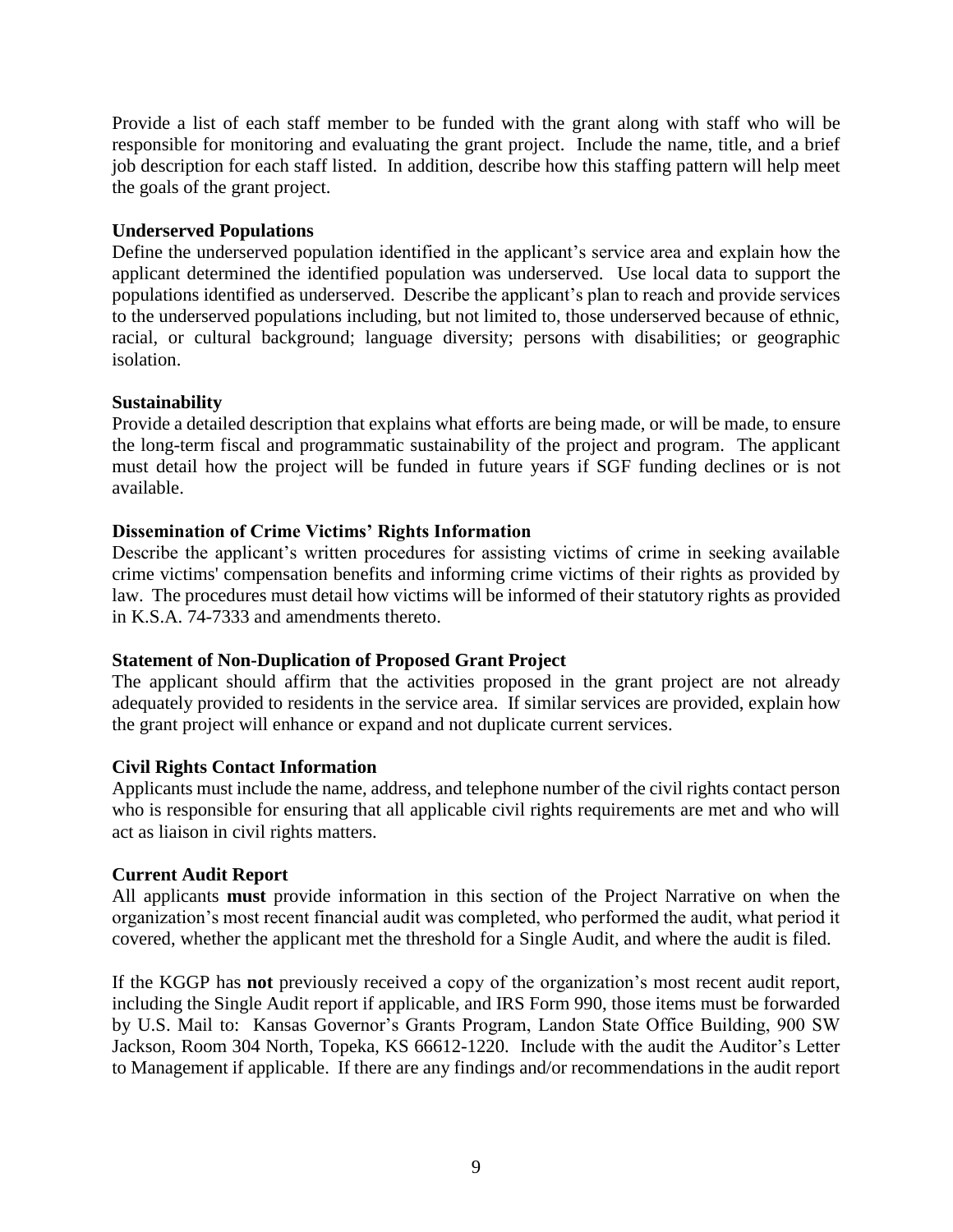or in the Letter to Management, explain how the findings and/or recommendations were, or will be, addressed by the applicant.

## **Grant Project Budget**

The applicant must submit a grant project budget that is reasonable and cost effective. All grant project-specific budget information is completed online within the provided data fields of the Grant Portal. No *grant project* budgetary documents are uploaded as part of the application.

Requested line items must be clearly linked to the proposed activities to be conducted in achieving the goals and objectives of the project, and must adhere to allowable costs and activities as outlined in the SGF solicitation.

A detailed calculation and brief narrative explanation must be provided in the Description field of each line item. Calculations shall clearly demonstrate how the requested amounts were derived. Personnel must be listed by the agency-assigned title for the position. Positions shall be classified as "New" *only if* the requested position would be a new position for the agency. Personnel and associated fringe benefit costs must be demonstrated in terms of full compensation and the percentage of time to be devoted to the SGF grant project for each position requested. Training events and other travel costs must be specifically identified to the extent possible. Following are examples of descriptions that might be used for line item requests. Visit the [KGGP Resource Page](http://www.grants.ks.gov/resources/getting-started) for more guidance.

|                       | Request  | Description                                                                                    |
|-----------------------|----------|------------------------------------------------------------------------------------------------|
| Advocate              | \$6,396  | "Full-time, 40 hrs/wk, 20% of time on project; employee scheduled                              |
|                       |          | to receive a 5% raise on Jan 1 <sup>st</sup> : (\$15.00/hr x 1,040 hrs) + (\$15.75/hr          |
|                       |          | x 1,040 hrs) = $$31,980$ x .20 of time"                                                        |
| Volunteer             | \$10,250 | "Full-time, salaried, 25% of time on project; employees                                        |
| Coordinator           |          | scheduled to receive a 5% raise on Jan 1 <sup>st</sup> : $(\$40,000 \times .5 \text{ year})$ + |
|                       |          | (\$42,000 x .5 year) x .25 of time"                                                            |
| Conferences/ $$1,235$ |          | "Crime Victims' Rights Conference, April 2019, Wichita:                                        |
| Workshops             |          | $($125$ registr. x 3 staff) + (200 mi. x \$.50/mi. x 1 vehicle) + (\$90/nt.                    |
|                       |          | x 2 nights x 3 staff) + $(\$30/day$ meals x 3 days x 3 staff)"                                 |

## **Current and Next Fiscal Year Agency Budgets**

Upload the applicant's current and next fiscal year budgets, including balanced **income and expenses**. Include the fiscal period utilized by the agency. List all staff positions separately with their respective salaries/wages. If the applicant is under the umbrella of a larger entity, submit the budget developed for the applying program. Agency income must list **all** sources of financial support (i.e. foundations, government agencies, fund-raising events, individual contributions). For each income source, state the amount and its status (received, requested, committed, or projected). If the income is requested or projected, state the date the program expects to be notified of the funding decision or the date the program anticipates collecting the income. Include the appropriate